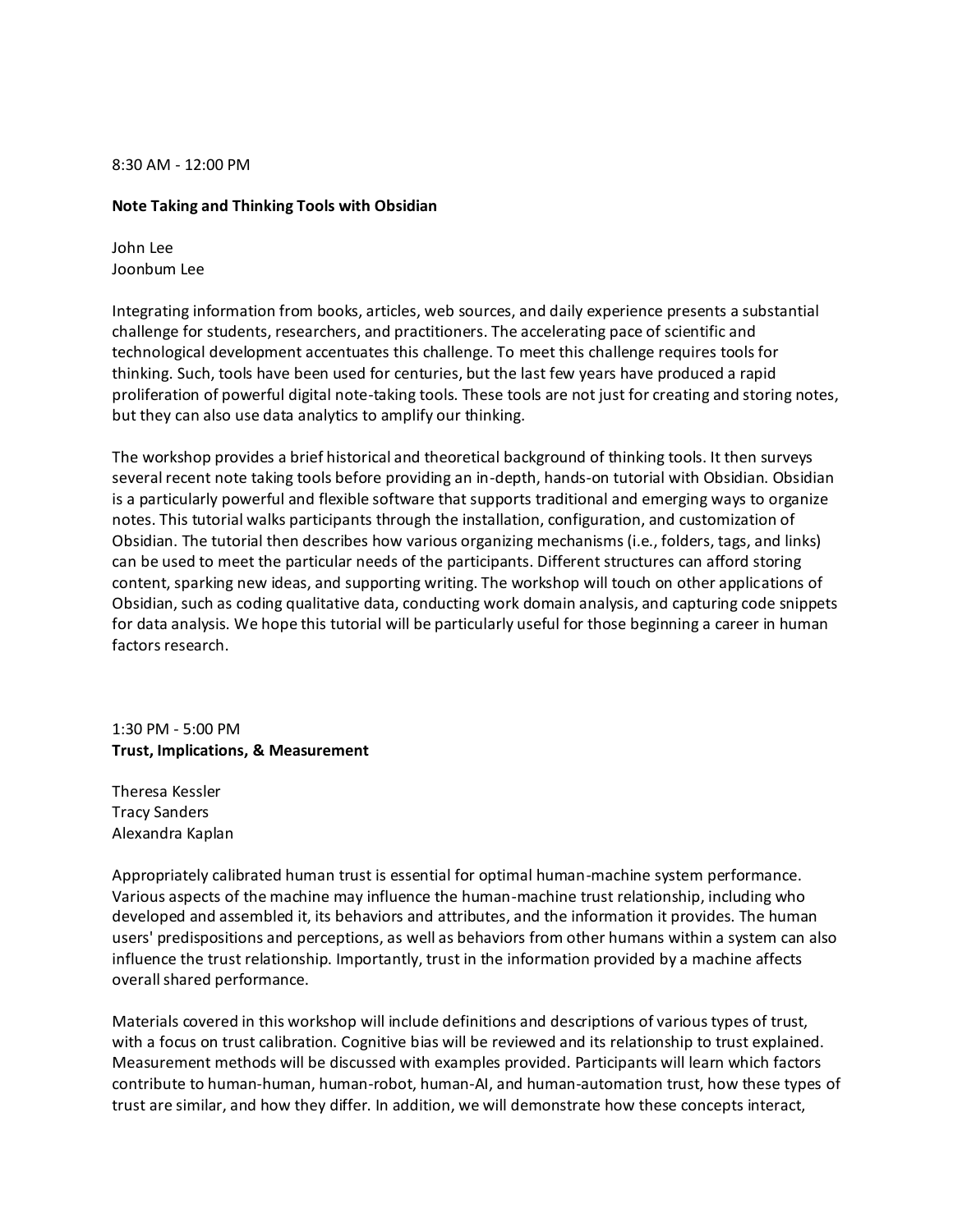with a strong focus on how human-human trust is related to human-systems trust. The impact of cognitive biases and shortcuts on trust calibration will be discussed. Through a hands-on exercise, participants will explore how various features can influence trust calibration. In a separate exercise, participants will identify commonly used methods of information presentation designed to manipulate trust using cognitive bias and shortcuts.

No knowledge or expertise is needed to attend the workshop (beginners and novices). The purpose of this workshop is to introduce the topic of trust to practitioners interested in measuring trust, how it influences system development, and how it can be manipulated. Handouts will be provided.

# 8:30 AM - 12:00 PM **Understanding and Applying the Human Readiness Level (HRL) Scale**

Judi See Pamela Savage-Knepshield Holly Handley Mica Endsley

This three-hour workshop supports knowledge and application of the Human Readiness Level (HRL) scale described in ANSI/HFES 400-2021 Human Readiness Level Scale in the System Development Process. The HRL scale is a simple nine-level scale designed to supplement the Technology Readiness Level (TRL) scale in order to evaluate, track, and communicate the readiness of a technology or system for safe and effective human use. Application of the HRL scale ensures proper attention to human systems design throughout system development, which minimizes or prevents human error and enhances the user experience.

Learning objectives for the workshop include:

- 1. Understand HFES 400-2021 development and contents Instructors will describe evolution of the HRL concept to convey its significance and the rigor behind development of the technical standard. Instructors will walk through major sections of the standard and describe how to apply them.
- 2. Learn how the HRL scale is applied in current and historical acquisition programs Instructors will describe real-world Army applications of the HRL scale, including a case study of a software modernization program.
- 3. Apply the HRL scale to practical real-world problems Students will gain hands-on experience applying the HRL scale during group exercises that simulate teamwork during the system development process. Group exercises incorporate three different scenarios representing both hardware and software solutions at various stages of technological development. The hands-on exercises specifically address common questions regarding practical use of the HRL scale.

Workshop attendees do not need prior HF/E knowledge or expertise. The HRL scale is intended to be applied by human systems professionals with appropriate expertise and experience; however, recipients of HRL scale ratings include many other types of personnel in design, engineering, and acquisition as well as high-level decision makers, all of whom benefit from understanding the role of the HRL scale in the system development process. Before attending the workshop, students should download a free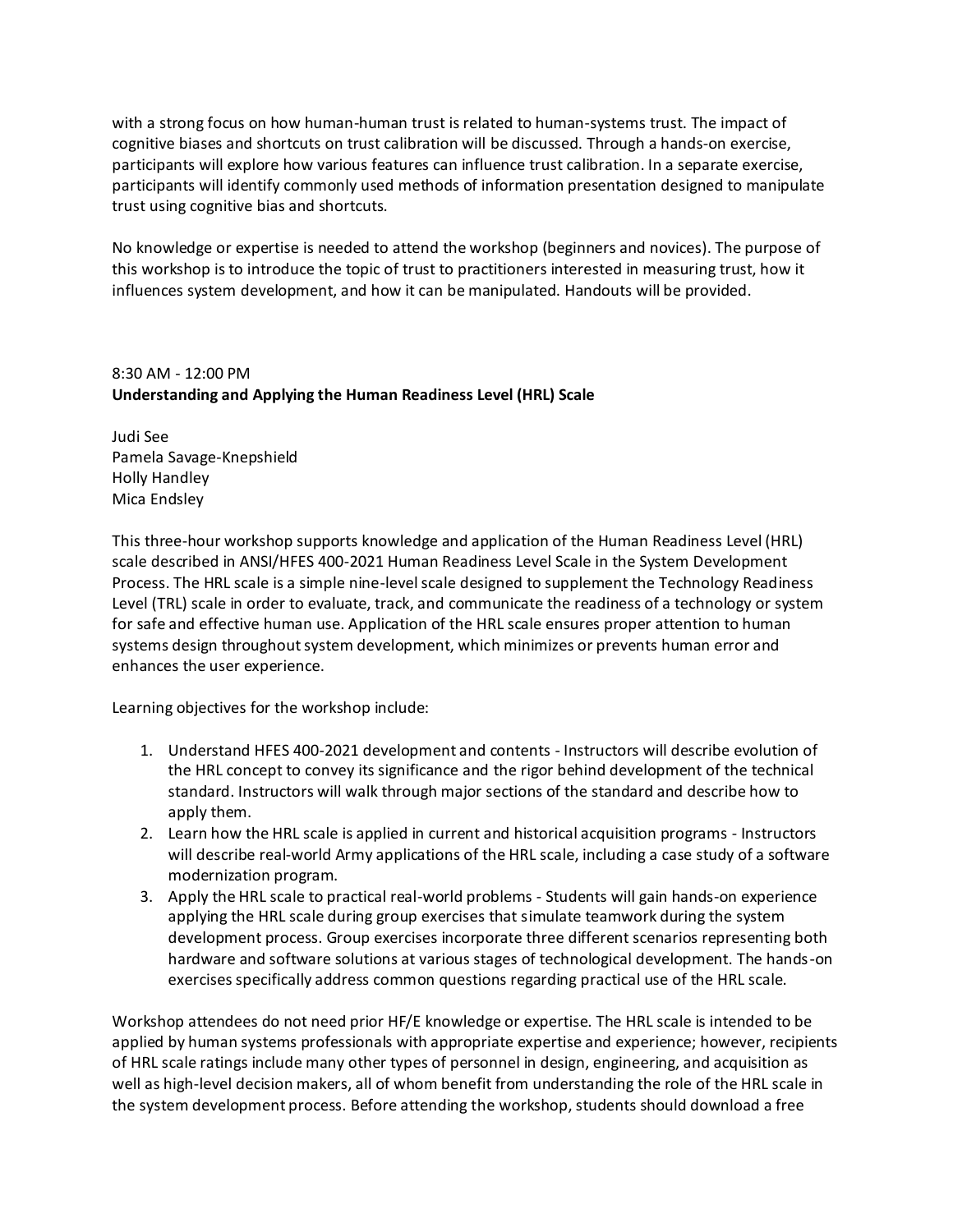copy of the ANSI/HFES technical standard at https://my.hfes.org/online-store/publications and bring it to the workshop in electronic or hard copy format. Laptops are not necessary for the workshop but may facilitate notetaking and completion of the group exercises.

## 1:30 PM - 5:00 PM **Getting Support Right: A Practical Introduction to Work-Centered Evaluation**

Ann Bisantz Emilie Roth Xiaomei Wang A. Zachary Hettinger

Evaluation is a critical element of system development, to establish that a designed system meets operational objectives. New technologies are often introduced with the promise that they will improve performance. In the cognitive engineering tradition, these expectations are treated as hypotheses that need to be tested. Robust user testing is required to establish whether the hypothesized benefits are realized, to identify unsupported aspects of performance, as well as to reveal unanticipated side-effects of introducing the new technology that need to be addressed. This need is particularly important in evaluating systems which support high-consequence, cognitively demanding work in environments characterized by both risk and uncertainty.

This workshop will introduce attendees to a robust method of system evaluation, Work-Centered Evaluation, that has been developed and refined through the design and evaluation of aiding systems in domains including military command and control, and health care. The methodology includes evaluations of the underlying model of work support as well as the surface features of the interface, through in-depth, scenario-based testing with actual domain practitioners that are the target users. This workshop will present the conceptual framework of work-centered evaluation and situate it within cognitive engineering and usability methods.

The methodology will be motivated using system design examples from several domains including military mission planning and health information technology. Specific elements of the framework (cognitive analyses, model of support, work-based scenarios, measures) will be defined and examples provided using case studies. Participants will practice developing these components in a small group, participatory exercise. This workshop is of interest to human-system designers and practitioners seeking to enhance the information gained through usability analyses, as well as those involved in procuring or evaluating systems who would like to better understand criteria for evaluation from an HSI perspective. Only a general familiarity with usability assessment/system evaluation is needed to learn about the approach; however, participants with more advanced knowledge of cognitive engineering methods will gain more in-depth insights regarding the application of cognitive engineering models in the evaluation development. Participants should have paper/pen or a device for notetaking. Having a device (computer/tablet/phone) will be helpful for the hands-on sessions.

8:30 AM - 12:00 PM **Agile Product Management for Human Factors Professionals**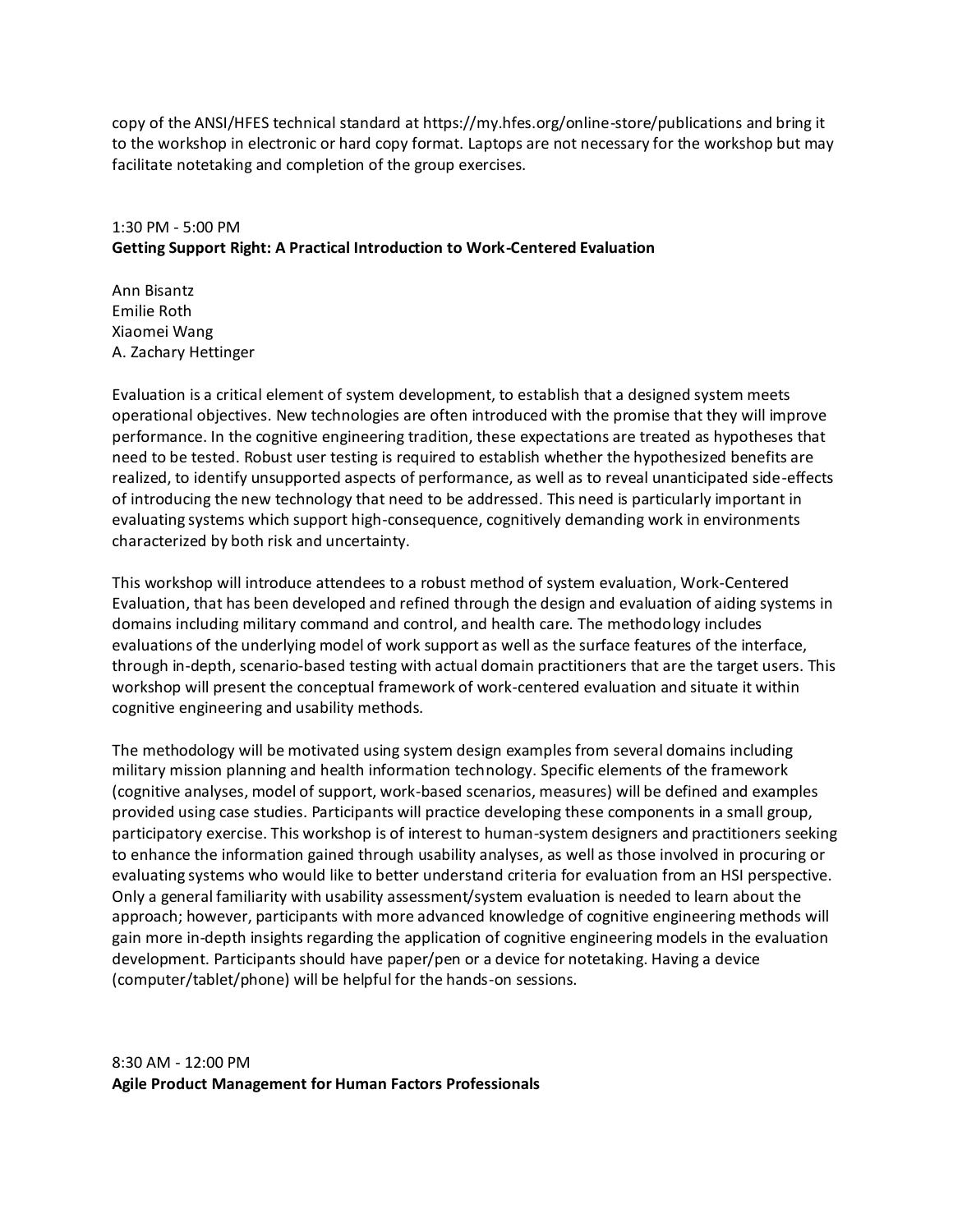### Chris Lamb

Many Human Factors professionals participate in the design and development of software. The HF professionals focus on the interaction between the user and the software is a natural fit for modern software development practices like Agile that also focus on the value delivered to the user through the software product. When working in Agile development teams many HF professionals will be pushed towards the user experience roles and designing the interface. While HF is very interested in user experience, I will discuss how the role of Product Management is a closer fit to the HF skill set.

At its heart, Agile Software Development is based on the same scientific methods of test and verification that Human Factors professionals use in their research. By understanding the connections between developing a scientific research portfolio and developing a product, the Human Factors professionals can reframe how they view Agile development and their role in guiding the product. This workshop will teach the basics of agile product management with a focus on maximizing the overlap of Human Factors and product management. By the end of the workshop, participants will have a better understanding of the value they bring to an agile organization and how to begin leading product development teams.

9:00 AM - 4:30 PM

## **Conceptualizing and Preparing HFES-relevant Interdisciplinary NSF Proposals**

Leia Stirling Divya Srinivasan Betty Tuller

In this workshop, participants will be introduced to topics to support effective proposal writing for the National Science Foundation (NSF). Information from about relevant programs (e.g., the Mind, Machine, and Motor Nexus (M3X), Future of Work at the Human-Technology Frontier (FW-HTF)) will be presented.

Topics will include developing the structure of an NSF proposal, building concepts, creating an evaluation plan, and writing to align with one's selected program. The workshop will include hands-on activities to practice these concepts through simulated panel reviews of example proposals. No prior grant writing experience is required. While the workshop is targeted towards junior faculty and aspiring faculty, all are welcome.

9:00 AM - 4:30 PM

#### **Workshop on Applying Model-Based Systems Engineering in Human Systems Integration**

Michael Miller John McGuirl Joseph Kristabum